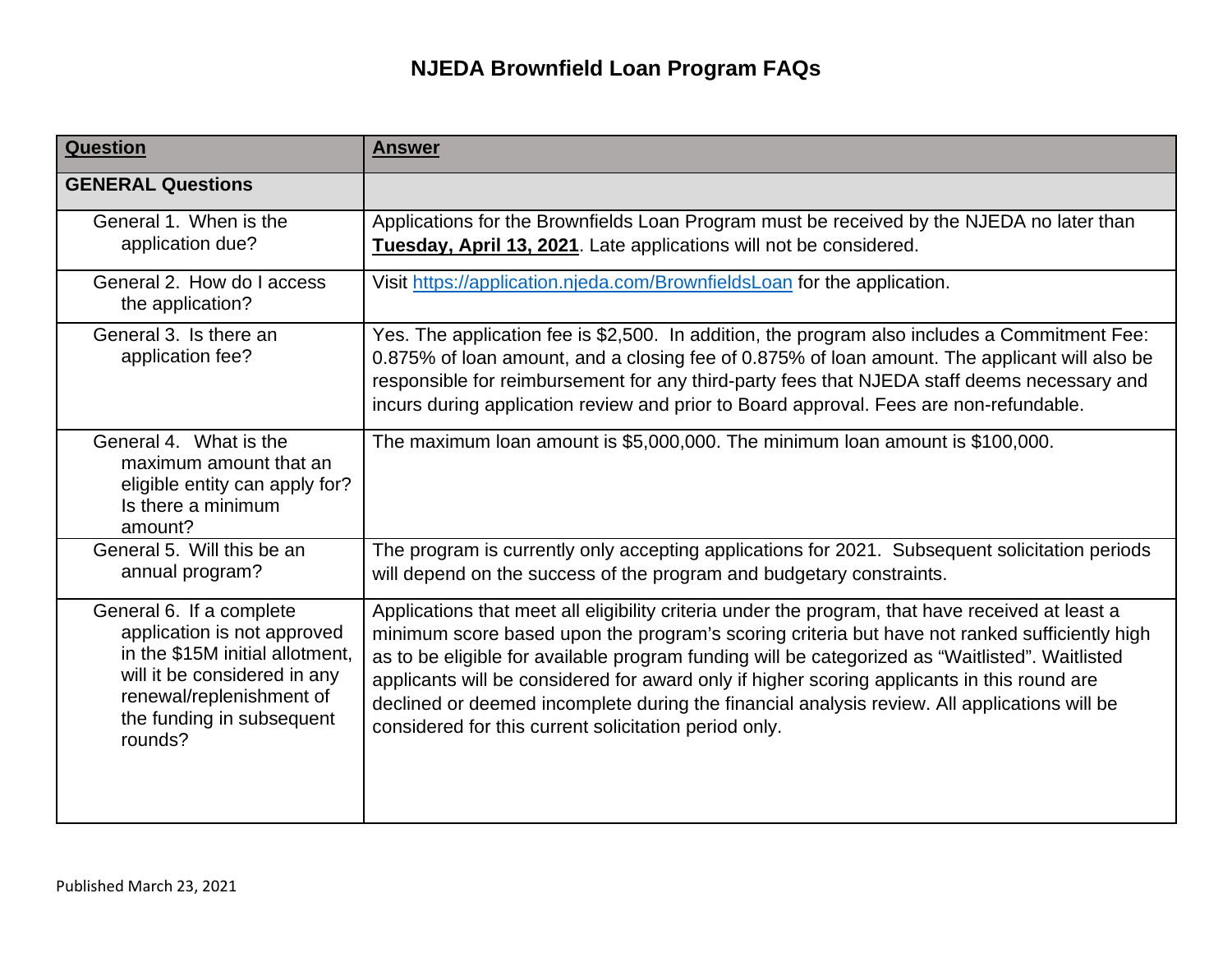| <b>Question</b>                                                                                                                                                                                            | <b>Answer</b>                                                                                                                                                                                                                                                                                                                                                                                                                                                                                                                                                                                                                   |
|------------------------------------------------------------------------------------------------------------------------------------------------------------------------------------------------------------|---------------------------------------------------------------------------------------------------------------------------------------------------------------------------------------------------------------------------------------------------------------------------------------------------------------------------------------------------------------------------------------------------------------------------------------------------------------------------------------------------------------------------------------------------------------------------------------------------------------------------------|
| General 7. Will there be an on-<br>line update available to<br>inform the developer<br>community how fully<br>subscribed the program is<br>at any given time?                                              | No. Because this program is not offered on a first-come, first served basis, but rather it is based<br>on a scoring system, the status of how fully subscribed the program is will not be known until<br>after the application closing date.                                                                                                                                                                                                                                                                                                                                                                                    |
| General 8. Can the brownfield<br>loan program be layered<br>with other programs,<br>particularly the new<br><b>Brownfield Redevelopment</b><br>Incentive in the newly<br>enacted Economic<br>Recovery Act? | Eligible costs must not be duplicative of other approved State or Federal grants previously<br>awarded and must be associated with the remediation project.<br>Projects previously approved for reimbursement through the NJEDA's Brownfields and<br>Contaminated Site Remediation Reimbursement Program are not eligible for the Brownfield<br>Loan Program. Projects that have not received any assistance to date are not precluded from<br>applying for and receiving an NJEDA Brownfields loan and reimbursement through the<br>Brownfields and Contaminated Site Remediation Program, so long as the loan is not used for |
|                                                                                                                                                                                                            | reimbursement assistance.<br>Projects previously approved under the Hazardous Discharge Site Remediation Fund (HDSRF)<br>cannot use Brownfields Loan financing for the same uses as the HDSRF funding. Projects that<br>have received HDSRF funding are eligible, so long as the loan is not used for reimbursement<br>assistance.<br>The NJEDA is currently developing the program for the Brownfield Redevelopment Incentive<br>under the newly enacted Economic Recovery Act. Therefore, we are not able to make a<br>determination until those rules are enacted.                                                           |
| General 9. Do you think the<br><b>Economic Recovery Act</b><br>rules will be enacted prior to<br>April 13, 2021?                                                                                           | The NJEDA is currently developing the program for the Brownfield Redevelopment Incentive<br>under the newly enacted Economic Recovery Act. A timeline for publication of these rules has<br>not yet been established.                                                                                                                                                                                                                                                                                                                                                                                                           |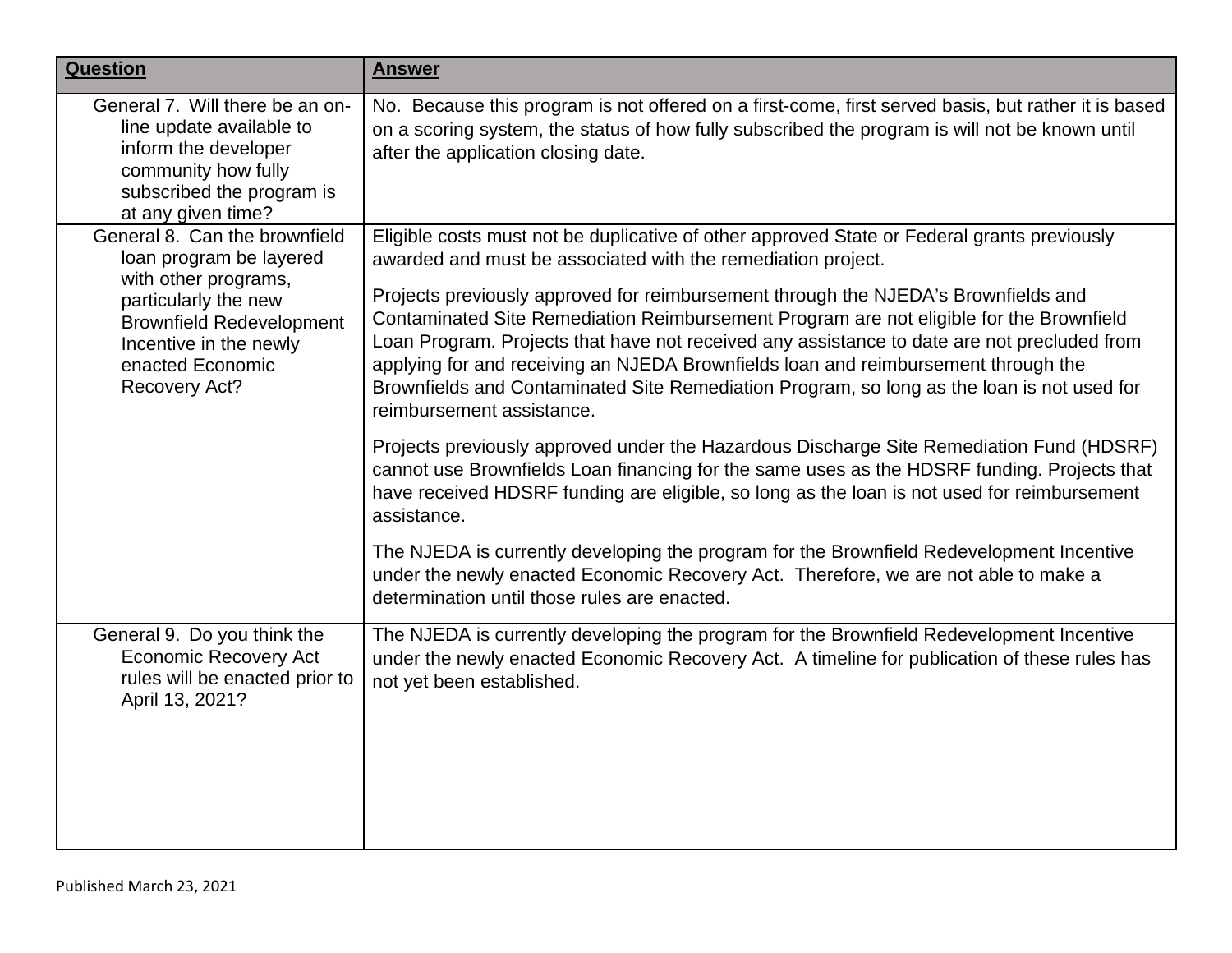| <b>Question</b>                                                                                                                                                                                                                                                                                                                                                                                                             | <b>Answer</b>                                                                                                                                                                                                                                                                                                                                                                                                                                                                                                                                                                                                                                                                                                                                                                                                                                                                                                                                                                                                                                                                                                                                                                                                                                                                                                                                                                |
|-----------------------------------------------------------------------------------------------------------------------------------------------------------------------------------------------------------------------------------------------------------------------------------------------------------------------------------------------------------------------------------------------------------------------------|------------------------------------------------------------------------------------------------------------------------------------------------------------------------------------------------------------------------------------------------------------------------------------------------------------------------------------------------------------------------------------------------------------------------------------------------------------------------------------------------------------------------------------------------------------------------------------------------------------------------------------------------------------------------------------------------------------------------------------------------------------------------------------------------------------------------------------------------------------------------------------------------------------------------------------------------------------------------------------------------------------------------------------------------------------------------------------------------------------------------------------------------------------------------------------------------------------------------------------------------------------------------------------------------------------------------------------------------------------------------------|
| General 10. If the Economic<br>Recovery Act rules are not<br>enacted prior to April 13,<br>2021, can a company apply<br>for the loan on or before<br>April 13, 2021 and once the<br>rules are enacted if it is<br>determined that a company<br>cannot apply for both and<br>the company would rather<br>apply for the tax credits, can<br>a company then withdraw<br>from the loan program to<br>apply for the tax credits? | Yes, we provide the opportunity to withdraw from the Brownfield Loan Program up until<br>Closing. However, please note that fees, including the application fee, are non-refundable.                                                                                                                                                                                                                                                                                                                                                                                                                                                                                                                                                                                                                                                                                                                                                                                                                                                                                                                                                                                                                                                                                                                                                                                         |
| General 11. Can you submit<br>multiple applications for<br>different projects?                                                                                                                                                                                                                                                                                                                                              | Yes.                                                                                                                                                                                                                                                                                                                                                                                                                                                                                                                                                                                                                                                                                                                                                                                                                                                                                                                                                                                                                                                                                                                                                                                                                                                                                                                                                                         |
| General 12.<br>If my<br>application for a loan is<br>denied, is there a process<br>for me to appeal that<br>decision?                                                                                                                                                                                                                                                                                                       | An applicant has a right to appeal the declination of its Brownfields Loan application. An appeal<br>must be submitted to brownfieldsloan@njeda.com within ten (10) business days of receiving<br>written notice of the declination. The appeal must be in writing and include certain information to<br>be deemed complete. It must identify the applicant that is submitting the appeal; it must identify<br>the decision being appealed; it must specify all grounds for the appeal and all arguments,<br>materials and/or documents that support the appeal; and it should indicate whether an oral<br>presentation is requested, and if so, the reason for the oral presentation.<br>A hearing officer will be assigned and will decide whether an oral presentation is appropriate<br>under the circumstances. The hearing officer will review all documentation and any oral<br>presentations and make a recommendation to the NJEDA Board. The Board serves as the final<br>decision-maker. Pursuant to NJEDA policy, an applicant who appeals from a Board decision<br>may appear and speak to the Board before the Board votes on the appeal. After that vote, if the<br>applicant is dissatisfied with the Board's final administrative decision, it may appeal to the<br>Appellate Division of the Superior Court of New Jersey, pursuant to the Rules of Court. |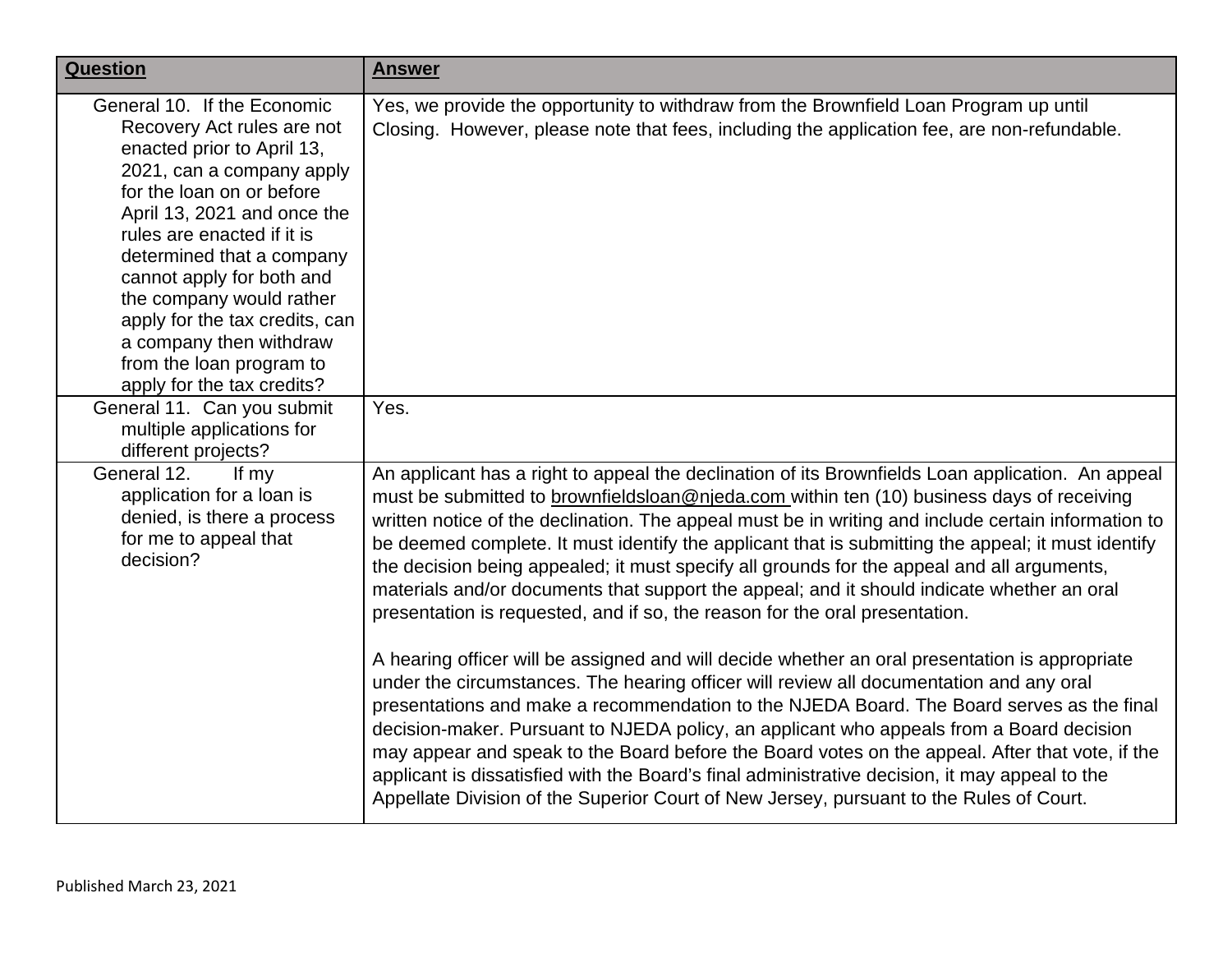| <b>Question</b>                                                                                                                                                                             | <b>Answer</b>                                                                                                                                                                                                                                                                                                                                                                                                                                                                                                                                                                                                                                                                                                                                                                                                                                                                 |
|---------------------------------------------------------------------------------------------------------------------------------------------------------------------------------------------|-------------------------------------------------------------------------------------------------------------------------------------------------------------------------------------------------------------------------------------------------------------------------------------------------------------------------------------------------------------------------------------------------------------------------------------------------------------------------------------------------------------------------------------------------------------------------------------------------------------------------------------------------------------------------------------------------------------------------------------------------------------------------------------------------------------------------------------------------------------------------------|
| General 13. Where can I get a<br>copy of the presentation<br>from the January 14, 2021<br>informational webinar?<br>Where can I get a copy of<br>the March 17, 2021<br>information webinar. | The January 14, 2021 presentation is available on the NJEDA website.<br>https://njeda.wpengine.com/wp-content/uploads/2021/02/Brownfields-Loan-Webinar-Deck-2021-<br>01-14-2.pdf<br>A recording of the January 14, 2021 webinar is available here:<br>https://www.youtube.com/watch?v=OyWmrk1dZxk<br>The March 17, 2021 presentation is available on the NJEDA website:<br>https://1e7pr71cey5c3ol2neoaoz31-wpengine.netdna-ssl.com/wp-<br>content/uploads/2021/03/Brownfields-Loan-Webinar-Deck-Limbrick-2021-03-17.pdf<br>A recording of the March 17, 2021 webinar is available here: https://youtu.be/1lNzaKIFpdA                                                                                                                                                                                                                                                         |
| General 14. What does<br>"completion of remediation"<br>mean, with regard to<br>NJEDA's retainage of the<br>final loan disbursement?                                                        | The Brownfield Loan Program rules specify that the borrower, prior to final disbursement, must<br>"provide evidence that the remediation project is completed. There shall be no requirement for<br>the applicant to complete the redevelopment project." There will be retainage of up to 10% of<br>the total loan amount that will not be fully disbursed until project is issued a no further action<br>letter or response action outcome (RAO) (for site remediation), or corresponding document from<br>the appropriate authority evidencing completion of remediation (for structural remediation). If<br>the RAO is not an "entire site" RAO, the RAO should address the Areas of Concern and the<br>remediation that was funded by the Brownfield Loan Program. Restricted use, Limited Resisted<br>use, and Unrestricted Use RAOs are acceptable under this program. |
| General 15. What is the<br>timeline for review and<br>approval of loan<br>applications?                                                                                                     | We do not have a specific timeframe for approval and/or denial of applications. However, based<br>on the steps involved in reviewing, scoring, ranking, and underwriting the loan applications, the<br>NJEDA anticipates that loans will be presented to the Board for a vote of approval beginning in<br>the fall of 2021.                                                                                                                                                                                                                                                                                                                                                                                                                                                                                                                                                   |
| General 16. How many<br>applications do you expect<br>to receive? / How many<br>applications have you<br>received?                                                                          | We believe the \$15 million allocation for this program will be sufficient to catalyze a high number<br>of projects, but we do not have a specific number of projects we expect to finance through the<br>program.<br>As the competition is currently open, we are not releasing the number of applications received.                                                                                                                                                                                                                                                                                                                                                                                                                                                                                                                                                         |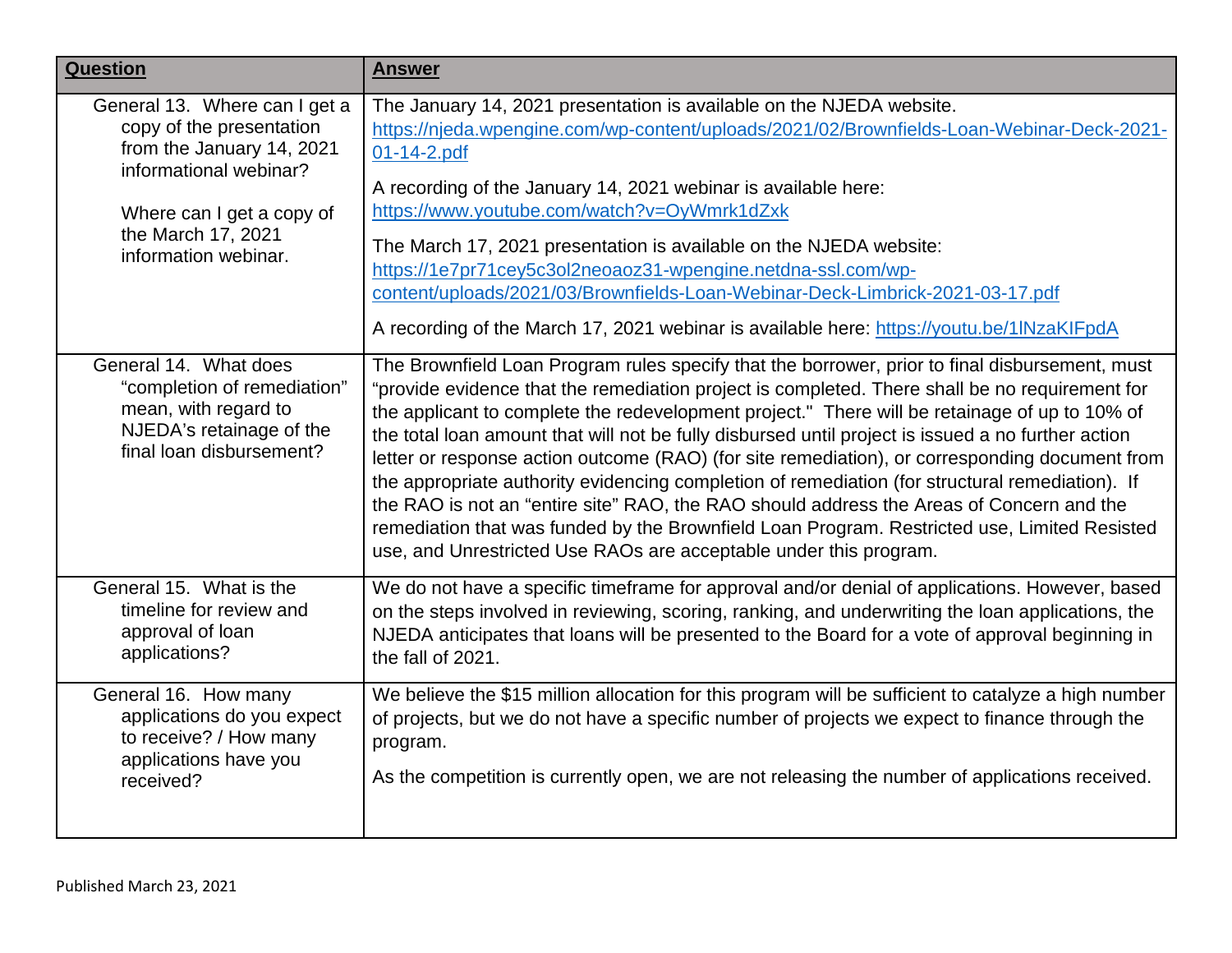| <b>Question</b>                                                                 | <b>Answer</b>                                                                                                                                                                                                                                                                                                                                                                                                                                                                                                                                                                                                                                                                                                                                                                                                                                                                                                                                                                                                                                                                                                                                                                                                                                                                            |
|---------------------------------------------------------------------------------|------------------------------------------------------------------------------------------------------------------------------------------------------------------------------------------------------------------------------------------------------------------------------------------------------------------------------------------------------------------------------------------------------------------------------------------------------------------------------------------------------------------------------------------------------------------------------------------------------------------------------------------------------------------------------------------------------------------------------------------------------------------------------------------------------------------------------------------------------------------------------------------------------------------------------------------------------------------------------------------------------------------------------------------------------------------------------------------------------------------------------------------------------------------------------------------------------------------------------------------------------------------------------------------|
| General 17. What is the<br>appeals process?                                     | An applicant has a right to appeal the declination of its Brownfields Loan application. An appeal<br>must be submitted to <b>brownfieldsloan@njeda.com</b> within ten (10) business days of receiving<br>written notice of the declination. The appeal must be in writing and include certain information to<br>be deemed complete. It must identify the applicant that is submitting the appeal; it must identify<br>the decision being appealed; it must specify all grounds for the appeal and all arguments,<br>materials and/or documents that support the appeal; and it should indicate whether an oral<br>presentation is requested, and if so, the reason for the oral presentation.<br>A hearing officer will be assigned and will decide whether an oral presentation is appropriate<br>under the circumstances. The hearing officer will review all documentation and any oral<br>presentations and make a recommendation to the NJEDA Board. The Board serves as the final<br>decision-maker. Pursuant to NJEDA policy, an applicant who appeals from a Board decision<br>may appear and speak to the Board before the Board votes on the appeal. After that vote, if the<br>applicant is dissatisfied with the Board's final administrative decision, it may appeal to the |
|                                                                                 | Appellate Division of the Superior Court of New Jersey, pursuant to the Rules of Court.                                                                                                                                                                                                                                                                                                                                                                                                                                                                                                                                                                                                                                                                                                                                                                                                                                                                                                                                                                                                                                                                                                                                                                                                  |
| General 18. Can a consultant<br>apply, on behalf of an<br>applicant?            | While a consultant can assist with the application, the applicant is solely responsible for its<br>contents and will need to certify the application for submission.                                                                                                                                                                                                                                                                                                                                                                                                                                                                                                                                                                                                                                                                                                                                                                                                                                                                                                                                                                                                                                                                                                                     |
| General 19. How long does it<br>take to complete the<br>application?            | While we are not able to advise applicants on how long it will take to complete the application,<br>downloading the Brownfield Loan Program Application Checklist, along with the sample draft<br>application on the NJEDA website, will allow applicants to see what types of questions will be<br>asked and the information that will be required.                                                                                                                                                                                                                                                                                                                                                                                                                                                                                                                                                                                                                                                                                                                                                                                                                                                                                                                                     |
| General 20. Where can I find a<br>listing of brownfield sites in<br>New Jersey? | There is no comprehensive resource, at this time, for all brownfield data in the state. Brownfields<br>SiteMart, lists some brownfield sites https://www.njbrownfieldsproperties.com/default.aspx, but<br>information may not be up to date, so it is best to look at the creation and last updated fields.                                                                                                                                                                                                                                                                                                                                                                                                                                                                                                                                                                                                                                                                                                                                                                                                                                                                                                                                                                              |
|                                                                                 | Some municipalities, working with Sustainable New Jersey, have identified and prioritized<br>brownfields to be cleaned up, and the information is available here:<br>https://www.sustainablejersey.com/certification/search-participating-municipalities-approved-<br>actions/. Select "Brownfields" as the action and filter the data to only show brownfields.                                                                                                                                                                                                                                                                                                                                                                                                                                                                                                                                                                                                                                                                                                                                                                                                                                                                                                                         |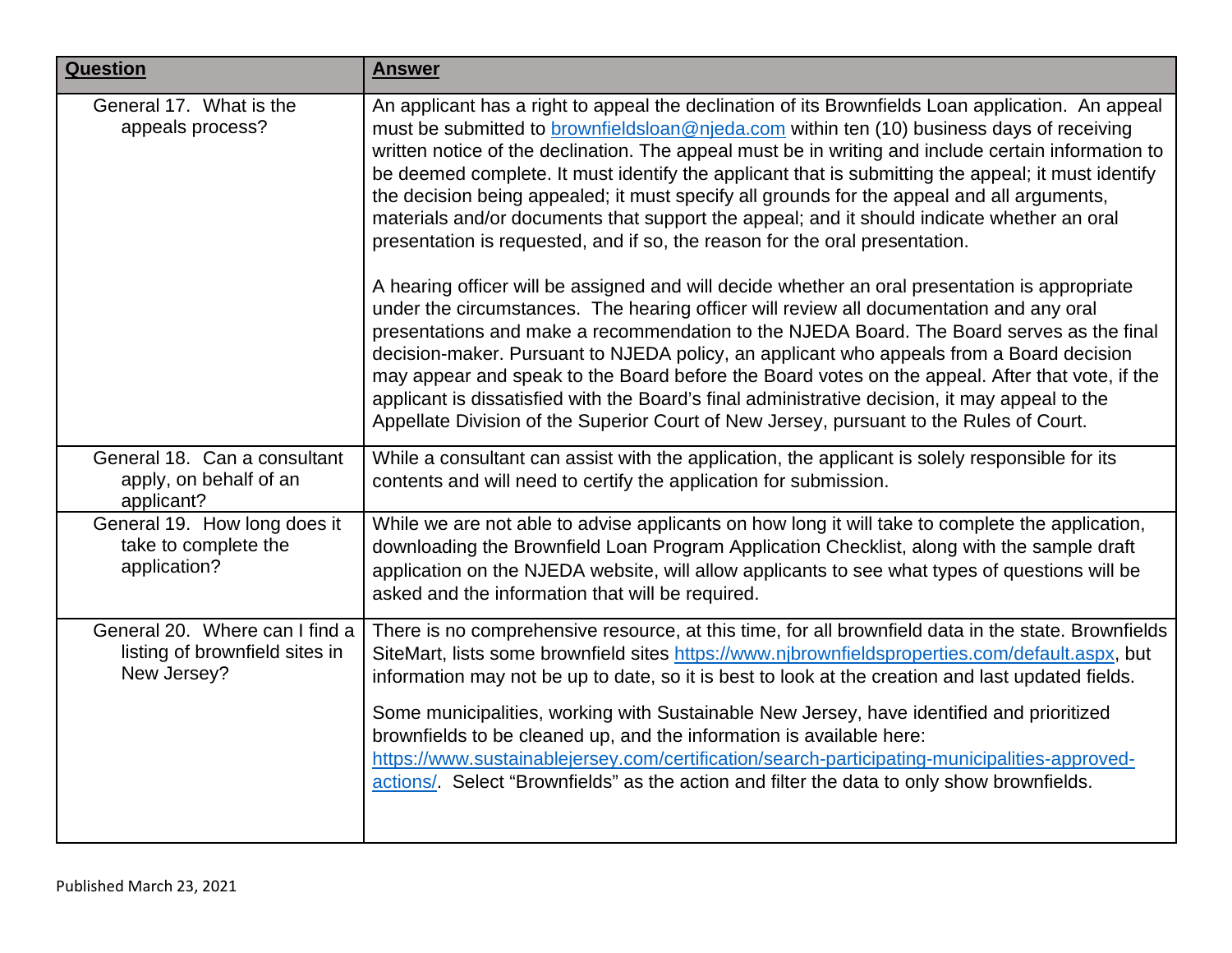| <b>Question</b>                                                                                                                               | <b>Answer</b>                                                                                                                                                                                                                                                                                                                                                                                                                                                |
|-----------------------------------------------------------------------------------------------------------------------------------------------|--------------------------------------------------------------------------------------------------------------------------------------------------------------------------------------------------------------------------------------------------------------------------------------------------------------------------------------------------------------------------------------------------------------------------------------------------------------|
| General 21. Is there a<br>requirement that the loan<br>recipient retain ownership of<br>the subject property for a<br>certain period of time? | No. There is no specific requirement for the loan recipient to retain ownership of the subject<br>property for a specific period of time. However, prior to any transfer, the recipient would have to<br>pay back the loan in full to release the lien on the property. In addition, the borrower must place<br>a ten-year deed restriction on the property after completion of the remediation, and this<br>restriction will survive transfer of ownership. |
| General 22. I have a question<br>that is not covered in this<br>document. How can I get a<br>response?                                        | NJEDA will accept written questions from potential applicants via email only at<br>brownfieldsloan@njeda.com. All questions must be submitted by Thursday, March 25, 2021, at<br>5:00 pm. The subject of the email should read "Question - Brownfields Loan Program". Phone<br>calls/faxes shall not be accepted. All questions and answers will be posted on the NJEDA<br>website for all applicants to view.                                               |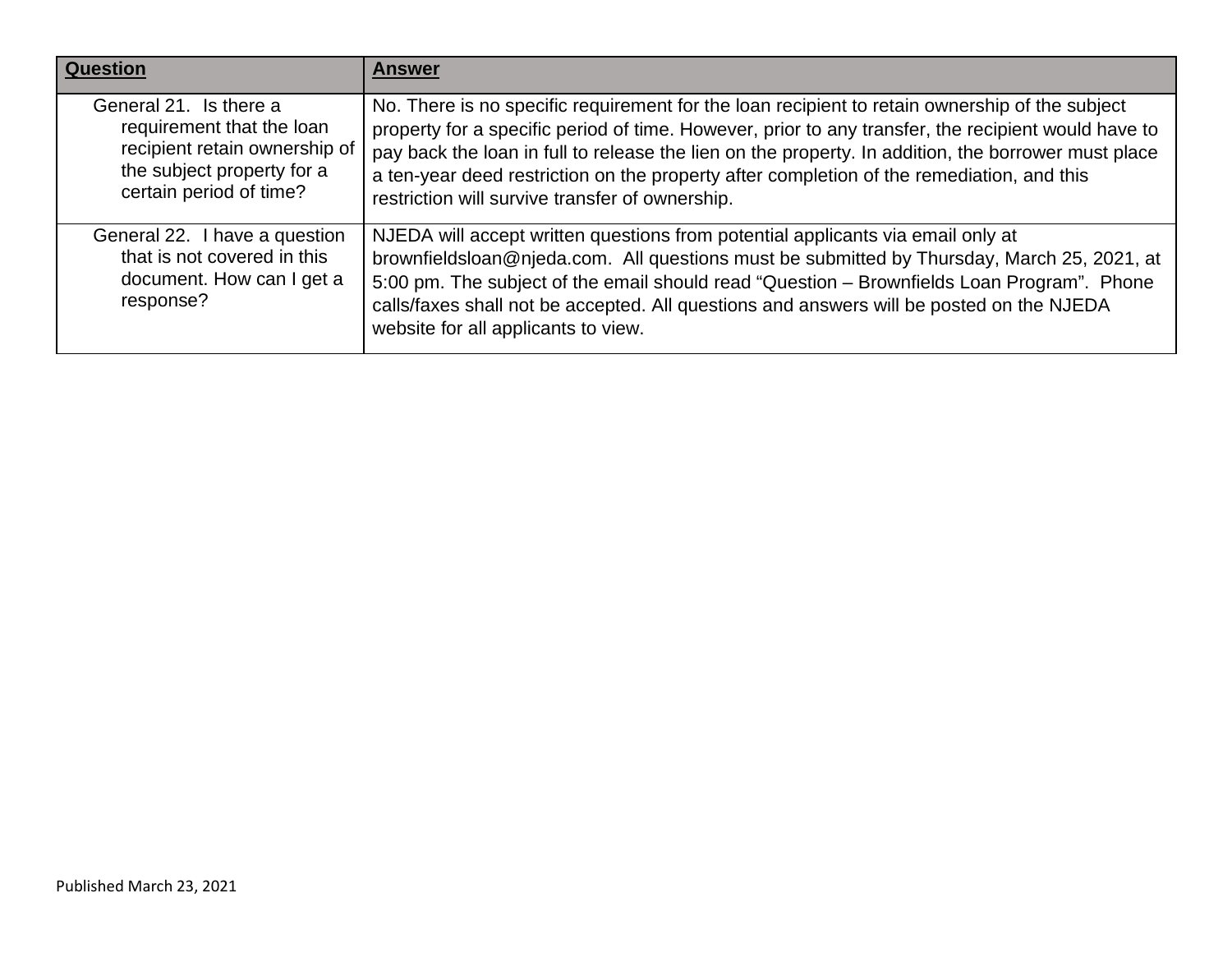| <b>Question</b>                                                                                                                                                                                                                                | <b>Answer</b>                                                                                                                                                                                                                                                                                                                                                                          |
|------------------------------------------------------------------------------------------------------------------------------------------------------------------------------------------------------------------------------------------------|----------------------------------------------------------------------------------------------------------------------------------------------------------------------------------------------------------------------------------------------------------------------------------------------------------------------------------------------------------------------------------------|
| <b>TERMS &amp; CONDITIONS</b>                                                                                                                                                                                                                  |                                                                                                                                                                                                                                                                                                                                                                                        |
| T&C 1. What is the term of the<br>loan?                                                                                                                                                                                                        | 10 years. Full repayment of the loan is due at the earlier of the end of the loan term or upon the<br>borrower's closing of construction financing.                                                                                                                                                                                                                                    |
| T&C 2. I believe that you said<br>the brownfield loan has to<br>be repaid when closing on<br>the construction loan.<br>Please confirm.                                                                                                         | Full repayment of the loan is due at the end of the loan term or upon the applicant's closing of<br>construction financing                                                                                                                                                                                                                                                             |
| T&C 3. Will my finished project<br>be deed restricted?                                                                                                                                                                                         | The borrower is obligated to place a deed restriction on the property for 10 years after<br>completion of the remediation on the project. The deed restriction requires that the<br>redevelopment be consistent with the proposed end-use and factors considered at time of<br>application for eligibility and interest rate reductions.                                               |
| T&C 4. For the deed<br>restriction, does that only<br>apply to properties that<br>want to take advantage of<br>the additional interest rate<br>reduction which reduction is<br>tied to the type of use of the<br>property or all applications? | The deed restriction requires the redevelopment to be consistent with the proposed end-use and<br>factors considered at time of application for eligibility and interest rate reduction. This<br>requirement applies to all projects under this program, whether or not the applicant may seek an<br>interest rate reduction. The deed restriction applies to the entire project site. |
| T&C 5. If the property use was<br>to change, is there a<br>process that dictates how<br>you go about facilitating<br>that?                                                                                                                     | No. NJEDA expects the end result of the project to be what was indicated in the application.<br>Furthermore, NJEDA requires borrowers to record a ten year deed restriction based upon the<br>proposed end use.                                                                                                                                                                        |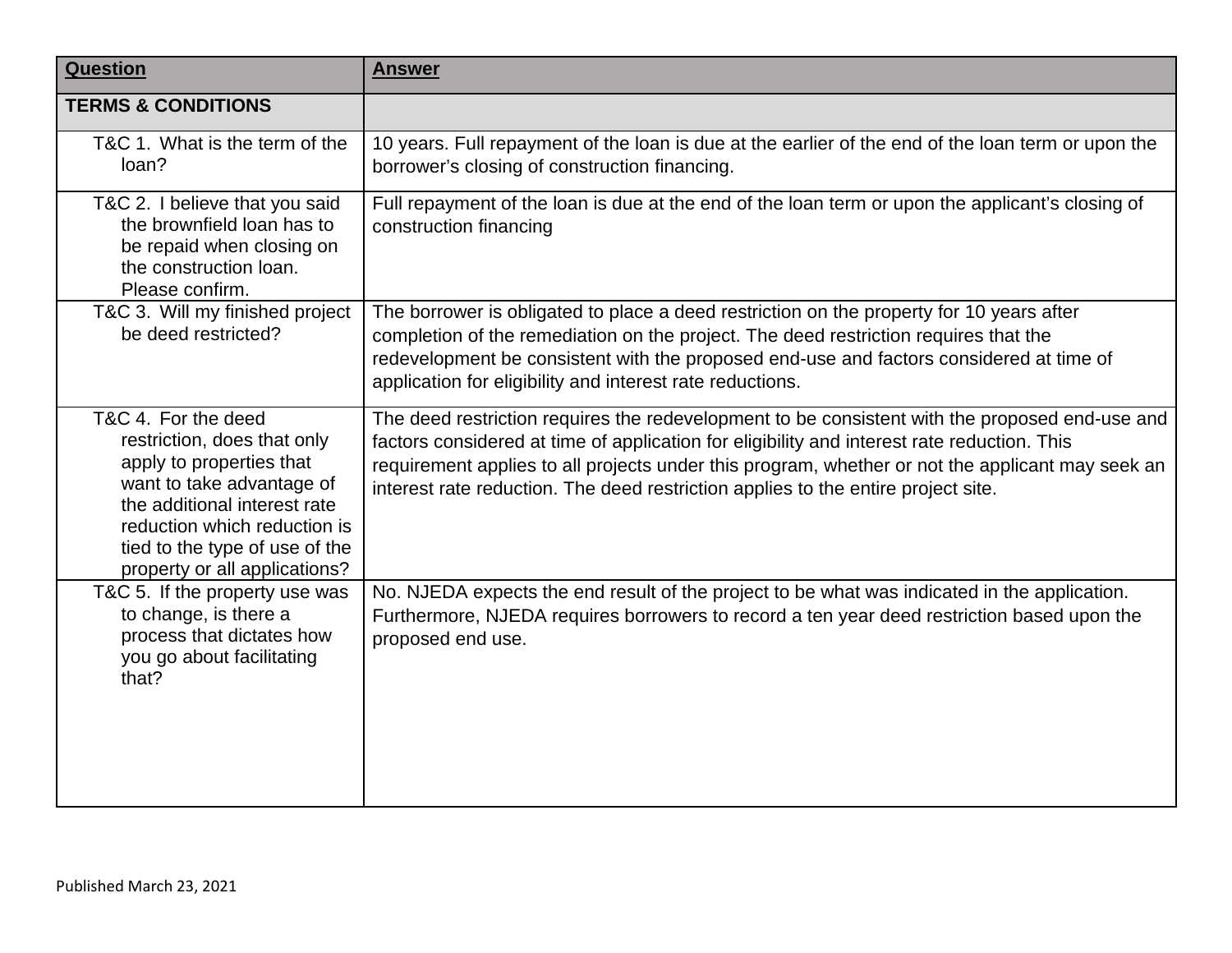| <b>Question</b>                                                                                                            | <b>Answer</b>                                                                                                                                                                                                                                                                                                                                                                                                                                                                                                                                                                                                                              |
|----------------------------------------------------------------------------------------------------------------------------|--------------------------------------------------------------------------------------------------------------------------------------------------------------------------------------------------------------------------------------------------------------------------------------------------------------------------------------------------------------------------------------------------------------------------------------------------------------------------------------------------------------------------------------------------------------------------------------------------------------------------------------------|
| T&C 6. How will the NJEDA<br>obtain a lien on the property, if<br>there is already a lien on the                           | The brownfield site, in a remediated condition, must have an appraised value equal to or greater<br>than 100 percent of all debt financing, including the requested Brownfields loan amount, unless<br>the applicant can demonstrate other sources of collateral to the NJEDA's satisfaction.                                                                                                                                                                                                                                                                                                                                              |
| site for repayment of cleanup<br>work by a state or federal<br>agency?                                                     | Collateral taken under this program will be a lien on the property financed, subordinated to any<br>existing purchase mortgage.                                                                                                                                                                                                                                                                                                                                                                                                                                                                                                            |
|                                                                                                                            | It is anticipated that in some cases the applicant may not be the owner of the property to be<br>remediated using financing under the Brownfield Loan Program. The owner of the property may<br>be an individual or legal entity which has entered into a legal agreement with the applicant that<br>provides for the remediation of the property. In these cases, the NJEDA may require a personal<br>or corporate guarantee, whichever is applicable, from the current owner(s), in addition to a<br>mortgage. That guarantee will be limited to their ownership position in the property.                                               |
| T&C 7. When does interest<br>begin to accrue? When the<br>funds are drawn down or when<br>the project is completed?        | Interest begins to accrue on the loan proceeds disbursed after closing.<br>Principal and interest payments will be deferred for the first two years. Interest during this two-<br>year period will accrue and be capitalized onto the principal balance of the loan. Then, interest<br>only payments for years three and four, followed by full amortization of the principal balance for<br>the remaining term.                                                                                                                                                                                                                           |
| T&C 8. Is the brownfield loan<br>project subject to the NJEDA's<br>Affirmative Action and<br>Prevailing Wage requirements? | Yes. Prevailing wage and affirmative action requirements apply to both the remediation project<br>and the redevelopment project and they also apply to subcontractors. Additionally, prior to<br>closing on the loan, any and all construction contracts awarded in New Jersey that require<br>payment of prevailing wage will be required to provide proof of valid Construction Contractor<br>Registration Certification (CRC) and proof of participation if Registered Apprenticeship Program,<br>if employing craftworkers. Information regarding this act can be found:<br>https://www.nj.gov/labor/wagehour/regperm/pw_cont_reg.html |
| T&C 9. Does Prevailing Wage<br>apply to environmental<br>investigations?                                                   | Yes. Environmental investigations qualify as "construction" or "alteration" work which includes<br>drilling holes (including but not limited to: utilizing a hand auger to extend a boring into the<br>subsurface, a shovel, or a post hole digger) for the collection of soil/groundwater/rock samples<br>and/or remediation. Also included is the collection of vapor samples from subsurface soils or<br>from inside a building, if done through the use of a drill or similar type of apparatus to drill a hole<br>through the building foundation or into the ground for the collection of the samples.                               |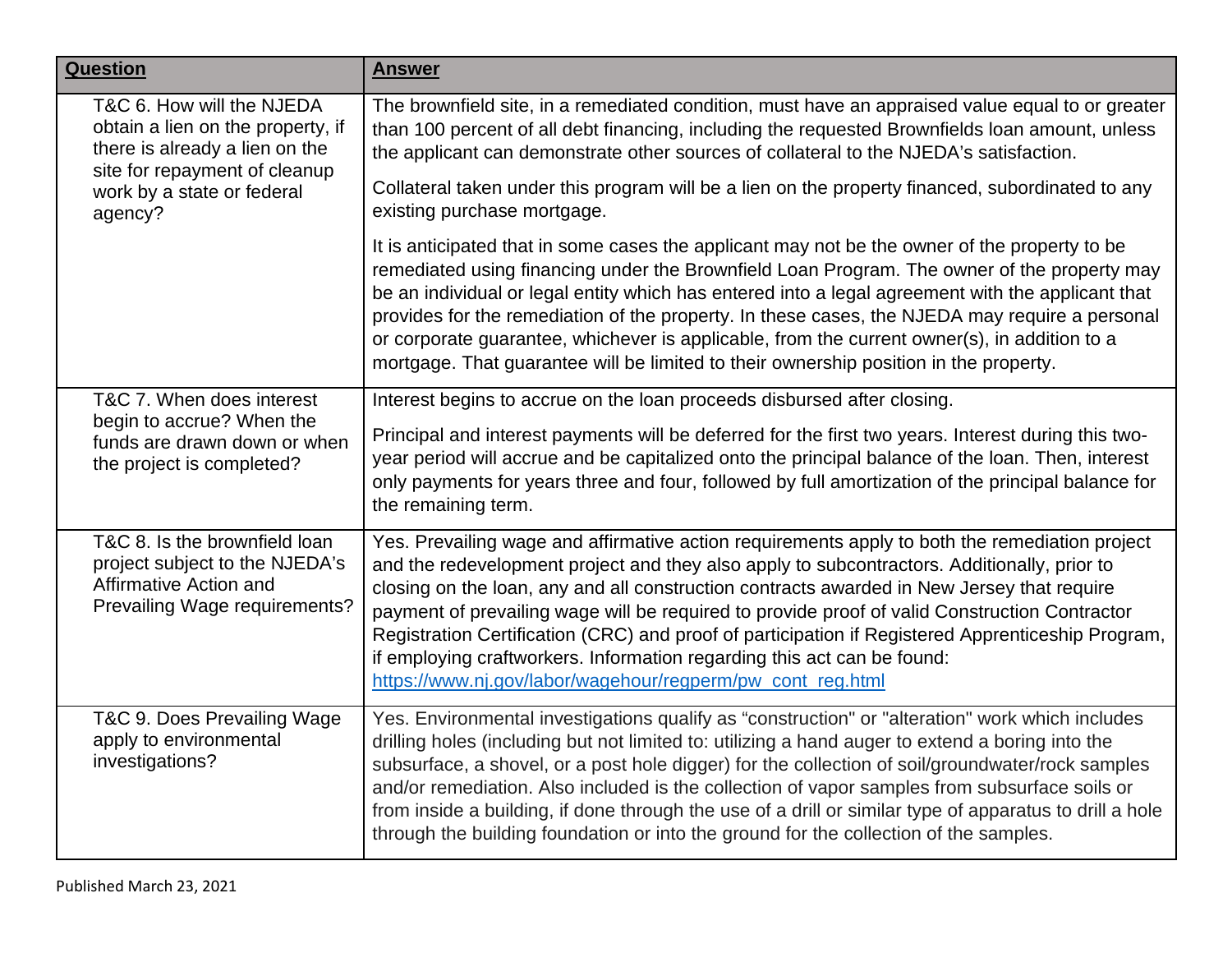| <b>Question</b>                                                                                                   | <b>Answer</b>                                                                                                                                                                               |
|-------------------------------------------------------------------------------------------------------------------|---------------------------------------------------------------------------------------------------------------------------------------------------------------------------------------------|
| T&C 10. If a municipality<br>receives a loan, can it<br>ultimately be assigned or re-<br>assigned to a developer? | Loan assignments are not typically granted and are not permitted without prior written consent<br>by NJEDA. The municipality may wish to consider including the developer as a co-borrower. |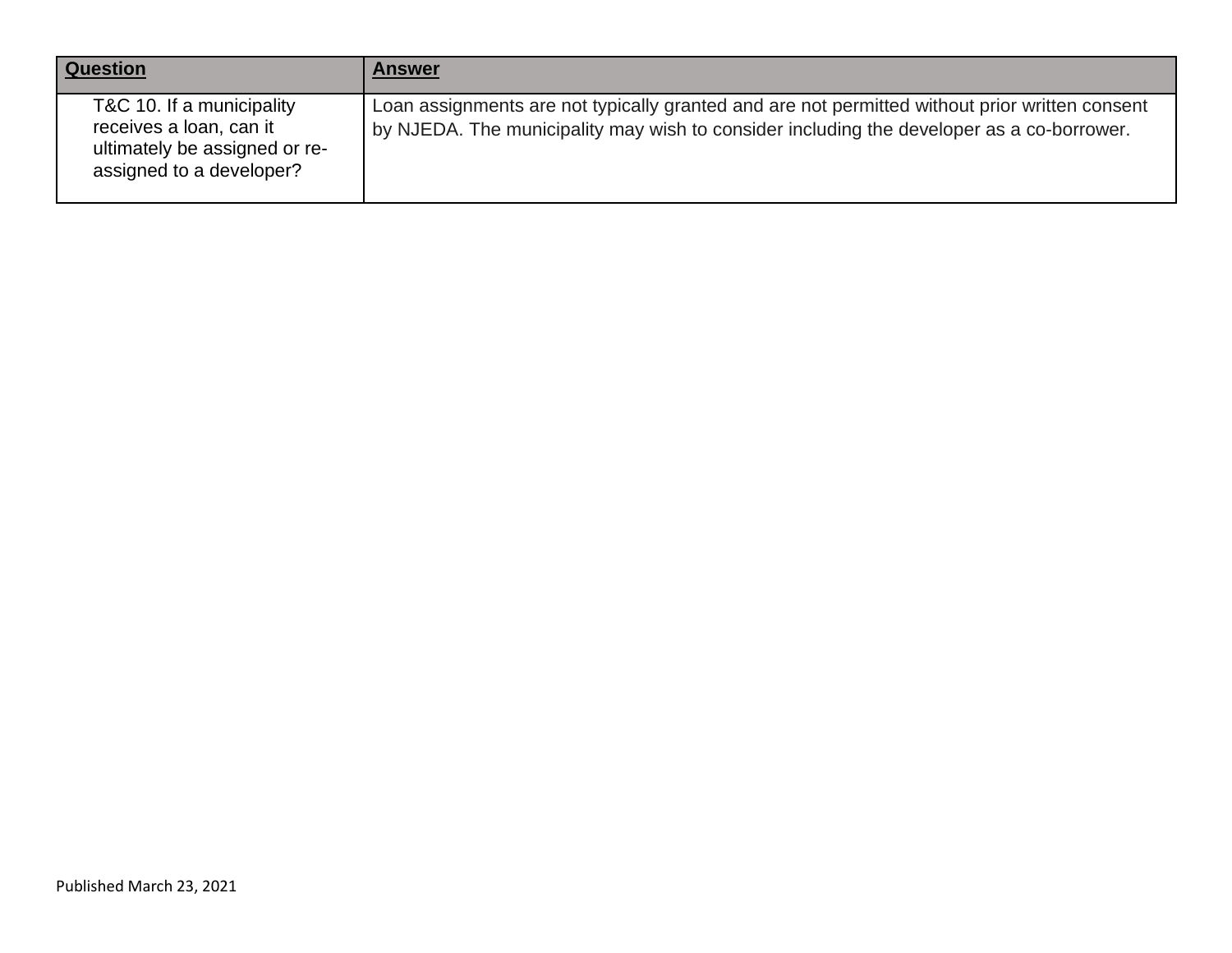| <b>Question</b>                                                                                                                                                                                                  | <b>Answer</b>                                                                                                                                                                                                                                                                                                                                                                                                                                                                                                                                                                                                                                                                                                                                                                                                        |
|------------------------------------------------------------------------------------------------------------------------------------------------------------------------------------------------------------------|----------------------------------------------------------------------------------------------------------------------------------------------------------------------------------------------------------------------------------------------------------------------------------------------------------------------------------------------------------------------------------------------------------------------------------------------------------------------------------------------------------------------------------------------------------------------------------------------------------------------------------------------------------------------------------------------------------------------------------------------------------------------------------------------------------------------|
| <b>ELIGIBILITY</b>                                                                                                                                                                                               |                                                                                                                                                                                                                                                                                                                                                                                                                                                                                                                                                                                                                                                                                                                                                                                                                      |
| Eligibility 1. How do I know if<br>my property is considered a<br>brownfield and therefore<br>eligible for this loan<br>program?                                                                                 | The applicant must provide a report prepared by a Licensed Site Remediation Professional<br>(LSRP) detailing that the site is a brownfield site that is known or suspected to have<br>environmental contamination. For loan requests that include remediation work that is not under<br>the jurisdiction of the New Jersey Department of Environmental Protection's (NJDEP's) Site<br>Remediation Program (SRP) (such as demolition, abatement, and/or removal activities), the<br>applicant must submit a report prepared by an NJ licensed Professional Engineer, an Asbestos<br>Hazard Emergency Response Act (AHERA) certified professional, NJ certified Lead Inspector,<br>Certified Industrial Hygienist, or other appropriate licensed /certified professional documenting<br>that the site is a brownfield. |
| Eligibility 2. My project was<br>previously approved under<br>the Brownfields and<br><b>Contaminated Site</b><br>Remediation<br>Reimbursement Program. Is<br>it eligible under this<br>Brownfields Loan Program? | No.                                                                                                                                                                                                                                                                                                                                                                                                                                                                                                                                                                                                                                                                                                                                                                                                                  |
| Eligibility 3. If I am responsible                                                                                                                                                                               | No. The following are not eligible for this program:                                                                                                                                                                                                                                                                                                                                                                                                                                                                                                                                                                                                                                                                                                                                                                 |
| for the contamination, can I<br>still apply for a loan?                                                                                                                                                          | Individuals or entities responsible for, or individuals or entities who have common ownership or<br>control with entities responsible for, any existing environmental contamination at the site or any<br>individuals or entities that have indemnified a responsible party or a party who has common<br>ownership or control with a responsible party. Please see the Brownfield Loan Certification for<br>more information<br>https://1e7pr71cey5c3ol2neoaoz31-wpengine.netdna-ssl.com/wp-<br>content/uploads/2021/02/Brownfields-Ioan-Certification-Form-Printable-for-website-1.pdf                                                                                                                                                                                                                              |
| Eligibility 4.<br>Can I use the<br>loan for asbestos removal?                                                                                                                                                    | Yes                                                                                                                                                                                                                                                                                                                                                                                                                                                                                                                                                                                                                                                                                                                                                                                                                  |
| Eligibility 5. Can I use the loan                                                                                                                                                                                | Yes                                                                                                                                                                                                                                                                                                                                                                                                                                                                                                                                                                                                                                                                                                                                                                                                                  |
| for demolition?                                                                                                                                                                                                  |                                                                                                                                                                                                                                                                                                                                                                                                                                                                                                                                                                                                                                                                                                                                                                                                                      |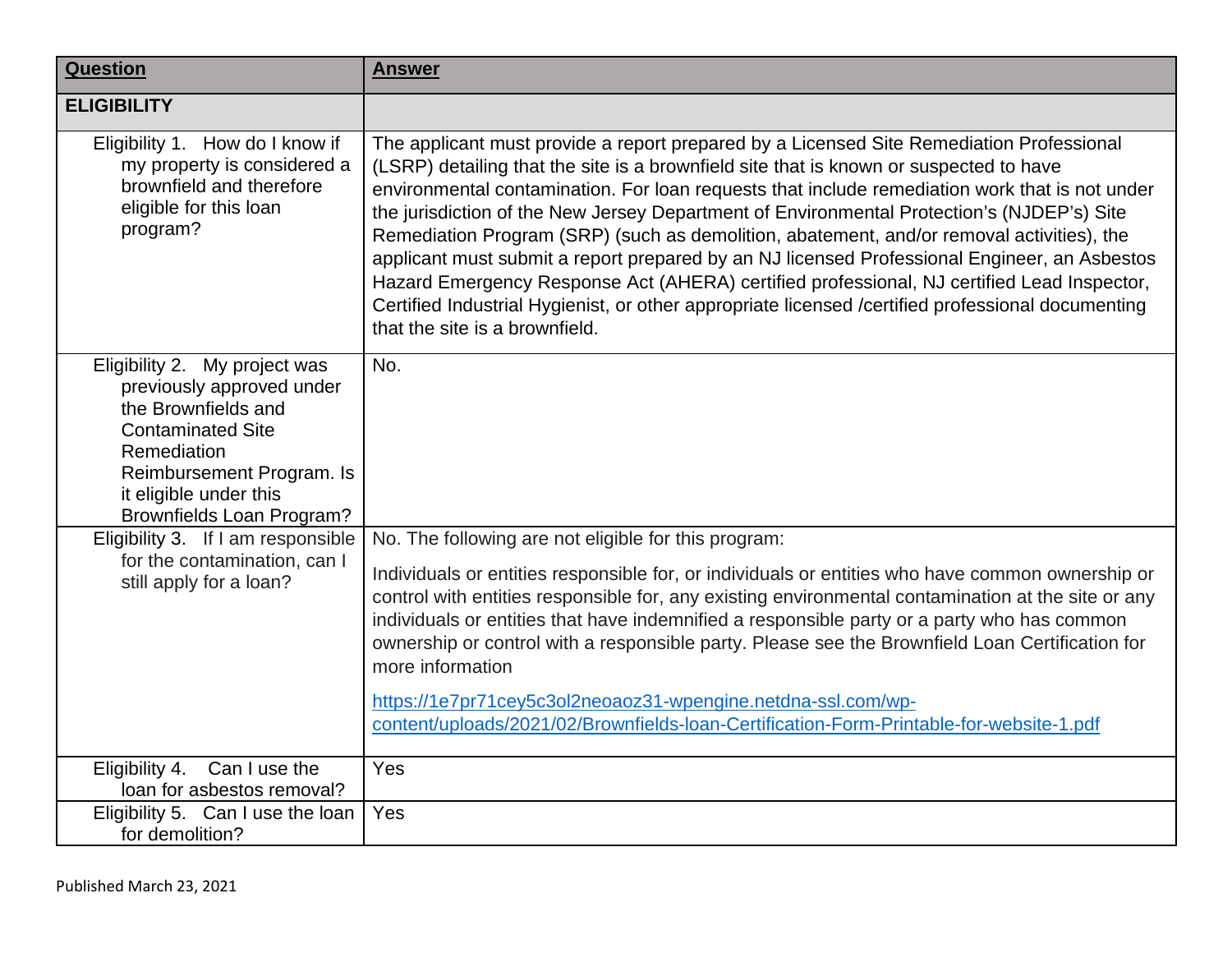| <b>Question</b>                                                                                                                           | <b>Answer</b>                                                                                                                                                                                                                                                                                                                                                          |
|-------------------------------------------------------------------------------------------------------------------------------------------|------------------------------------------------------------------------------------------------------------------------------------------------------------------------------------------------------------------------------------------------------------------------------------------------------------------------------------------------------------------------|
| Eligibility 6. Can I use the loan<br>for lead paint removal?                                                                              | Yes                                                                                                                                                                                                                                                                                                                                                                    |
| Eligibility 7. Does a long term<br>lease meet the criterion for<br>showing a path to site<br>control?                                     | Yes. A long-term lease may be utilized to satisfy the criterion for site control, so long as the<br>lease allows for the applicant to undertake and complete the remediation. The duration of the<br>lease must be for a sufficient length of time to complete the remediation activities proposed in<br>the application.                                              |
| Eligibility 8. What is the<br>minimum required<br>commercial component for<br>mixed-use development if it<br>is primarily residential? Is | There are no specific percentages for the commercial or the residential components of the<br>project if it is a mixed-use redevelopment.<br>The commercial component of any mixed-use project that's predominately residential must be of<br>a size that is supported by market needs.                                                                                 |
| there a threshold for the<br>commercial size in<br>comparison to the<br>residential?                                                      | The non-residential component must remain non-residential for the duration of the loan and for<br>the ten years the property is under deed restriction.                                                                                                                                                                                                                |
| Eligibility 9. Can the future<br>use of the site be solely<br>residential?                                                                | No. The project cannot be 100% residential, but there can be a residential component if it is a<br>mixed-use development.                                                                                                                                                                                                                                              |
|                                                                                                                                           | The commercial component of any mixed-use project that's predominately residential must be of<br>a size that is supported by market needs.                                                                                                                                                                                                                             |
|                                                                                                                                           | The non-residential component must remain non-residential for the duration of the loan and for<br>the ten years the property is under deed restriction.                                                                                                                                                                                                                |
| Eligibility 10. Can the site be<br>used for Community Solar?                                                                              | Yes. Community Solar is an eligible use, as it is considered a manufacturing use under this<br>program. All projects approved under this program must conform with the Brownfield Loan<br>Program rules. N.J.A.C. 19:31-3.2(c)5, requires that "Future use of the site shall be commercial,<br>including, but not limited to, manufacturing and retail, or mixed use." |
| Eligibility 11. Are non-profits<br>eligible to apply?                                                                                     | Yes, non-profit entities are eligible for this program. Entities that adequately document their<br>non-profit status earn additional points in the scoring evaluation process.                                                                                                                                                                                         |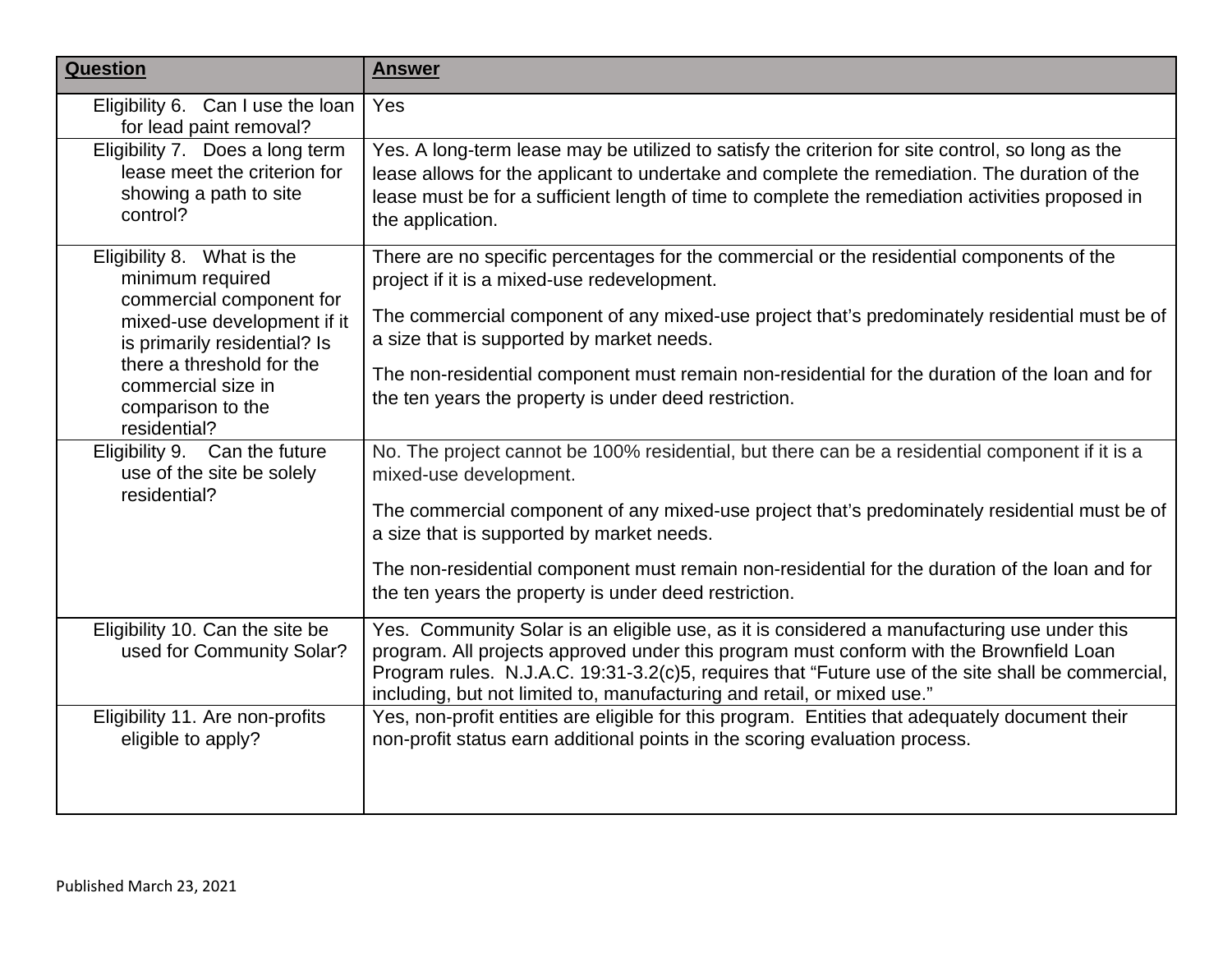| <b>Question</b>                                                                                                                                                                                                                                                                                                                                                          | <b>Answer</b>                                                                                                                                                                                                                                                                                                                                                                                                                                                                                                                                                                                                                                                                                                                                                                                                        |
|--------------------------------------------------------------------------------------------------------------------------------------------------------------------------------------------------------------------------------------------------------------------------------------------------------------------------------------------------------------------------|----------------------------------------------------------------------------------------------------------------------------------------------------------------------------------------------------------------------------------------------------------------------------------------------------------------------------------------------------------------------------------------------------------------------------------------------------------------------------------------------------------------------------------------------------------------------------------------------------------------------------------------------------------------------------------------------------------------------------------------------------------------------------------------------------------------------|
| Eligibility 12. Can the funds be<br>used to purchase a<br>property?                                                                                                                                                                                                                                                                                                      | No. The funds may not be used to purchase a property. Eligible uses of the funds are costs<br>associated with the investigation, assessment, and remediation of a brownfield, including but not<br>limited to:                                                                                                                                                                                                                                                                                                                                                                                                                                                                                                                                                                                                       |
|                                                                                                                                                                                                                                                                                                                                                                          | Soil, groundwater and infrastructure investigation<br>$\bullet$<br>Assessment<br>Remediation<br>Abatement<br>Hazardous materials or waste disposal<br>$\bullet$<br>Long-term groundwater or natural attenuation<br>Other forms of institutional controls<br>Attorney fees (but no more than 20% of the loan can be used for soft costs)<br>Planning, engineering and environmental consulting<br>Building and structural issues (including demolition, asbestos abatement, PCB removal,<br>contaminated wood or paint removal or other infrastructure remedial activities)<br>Use of funds cannot be duplicative of other approved State or Federal grants previously<br>$\bullet$<br>awarded that would pay for the proposed use of funds (i.e. environmental studies and<br>reports that are eligible under HDSRF) |
| Eligibility 13. We are currently<br>in the process of acquiring a<br>former Brownfield property.<br>Much of the remediation<br>has already been<br>completed however the<br>building is still in need<br>significant rehabilitation. For<br>example, the roof has<br>collapsed in part of the<br>building damaging multiple<br>walls. Would this project be<br>eligible? | The Brownfield Loan program only funds remediation. Eligible activities include building and<br>structural remediation, including demolition, asbestos abatement, PCB removal, contaminated<br>wood or paint removal or other infrastructure remedial activities. Structural rehabilitation that is<br>not related to remediation is not covered.                                                                                                                                                                                                                                                                                                                                                                                                                                                                    |
| Eligibility 14. Do we need to<br>identify the land and have a<br>contracted sale first before<br>applying to the Brownfield                                                                                                                                                                                                                                              | Applicants must have a site identified to be eligible for the brownfield loan program and<br>must be able to demonstrate site control or a path to site control. This could be<br>demonstrated by providing:                                                                                                                                                                                                                                                                                                                                                                                                                                                                                                                                                                                                         |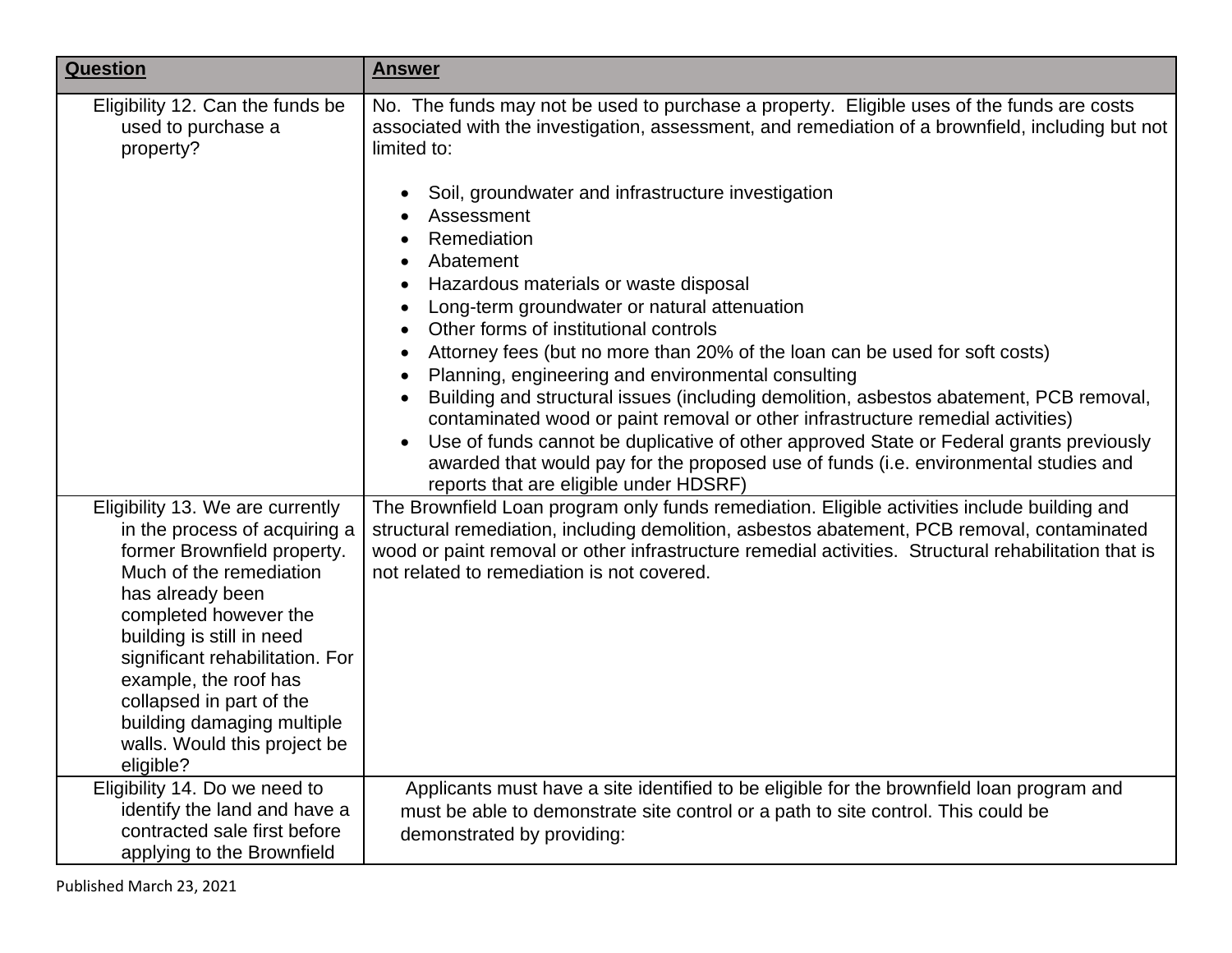| <b>Question</b>                                                                                                                           | <b>Answer</b>                                                                                                                                                                                                                                                                                                                                          |
|-------------------------------------------------------------------------------------------------------------------------------------------|--------------------------------------------------------------------------------------------------------------------------------------------------------------------------------------------------------------------------------------------------------------------------------------------------------------------------------------------------------|
| Redevelopment Loan<br>Program?                                                                                                            | An executed letter of intent signed by both the applicant and the current site owner.<br>$\bullet$                                                                                                                                                                                                                                                     |
|                                                                                                                                           | A copy of the purchase contract for the proposed site as well as any financing<br>agreements associated with the purchase.                                                                                                                                                                                                                             |
|                                                                                                                                           | A copy of deed (If property is owned by applicant).                                                                                                                                                                                                                                                                                                    |
|                                                                                                                                           | A lease that is of sufficient length to undertake and complete the remediation activities<br>proposed in the application.                                                                                                                                                                                                                              |
| Eligibility 15. Does the<br>brownfield site need to have<br>a Development Plan<br>already established?                                    | Per N.J.A.C. 19:31-3.3(c)9, to be eligible for the loan, the completed applications must be<br>accompanied by a plan for the redevelopment project. Specifically, the application should<br>include the proposed reuse of the brownfield site and a description of how it relates to any<br>applicable local redevelopment plan, zoning, and land use. |
|                                                                                                                                           | Additionally, during the scoring evaluation process, points will be awarded based on the<br>consistency of the proposed reuse with local redevelopment plans.                                                                                                                                                                                          |
| Eligibility 16. Does this loan<br>assist with projects already<br>set in motion or are they for<br>projects that aren't<br>finalized yet? | The program will recognize and reimburse for expenses made prior to loan execution up to 20%<br>of the total loan amount, provided that these expenses otherwise adhere to the program's<br>requirements.                                                                                                                                              |